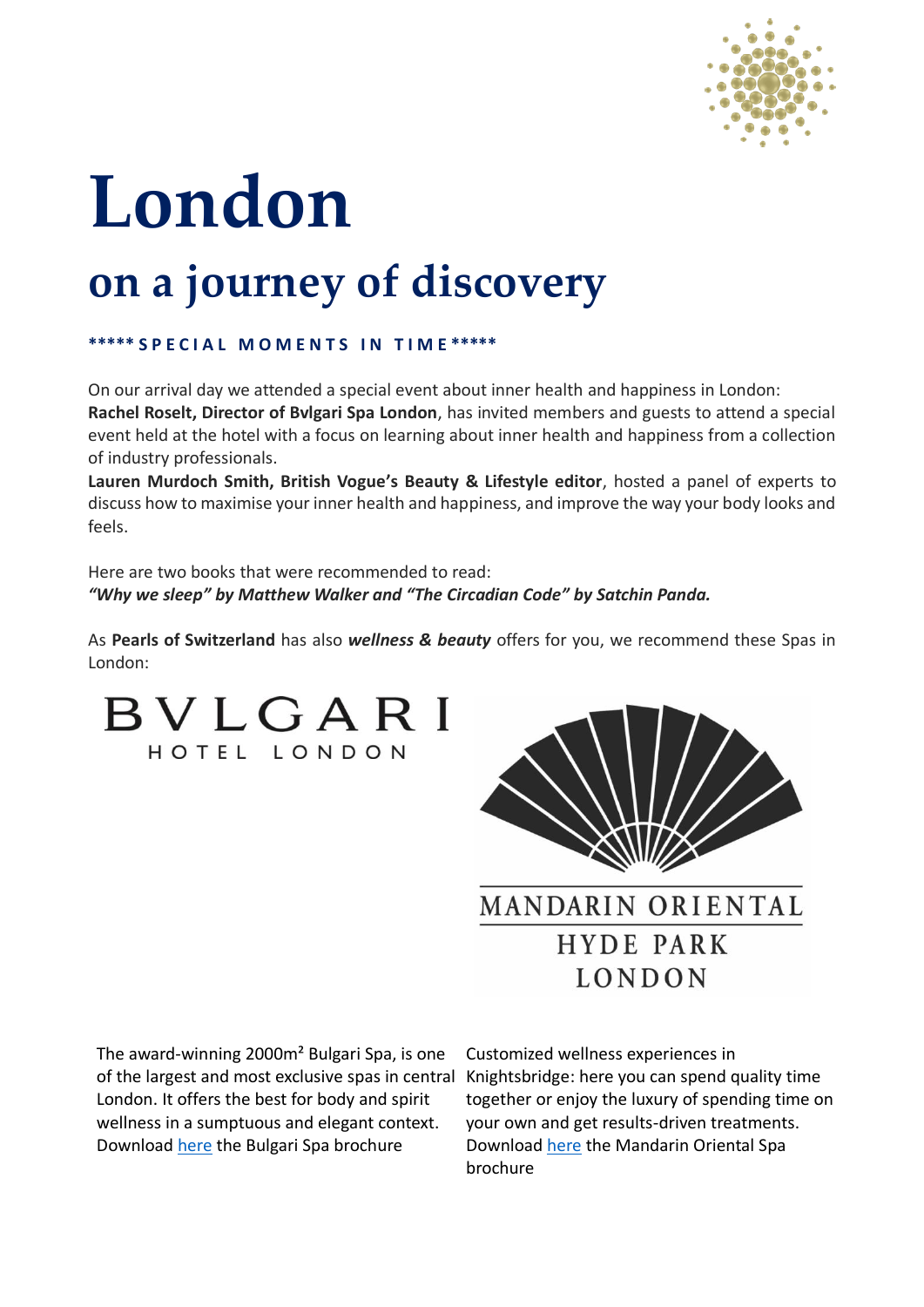

London has five international airports within a radius of 50km/31miles around London.

# [City Airport](http://www.londoncityairport.com/) (LCY) | [Gatwick](http://www.gatwickairport.com/) (LGW) [| Heathrow](http://www.heathrowairport.com/) (LHR) | [Luton](http://www.london-luton.co.uk/) (LTN) | [Stansted](http://www.stanstedairport.com/) (STN)

If you travel by train there is a direct train connection beneath the English Channel from Paris Gare du Nord, Brussels Midi/Zuid or Lille Europe to London St. Pancras International with direct access to the tube. [www.eurostar.com](http://www.eurostar.com/) or [www.raileurope.co.uk](http://www.raileurope.co.uk/)

If you book with us your stay in London also here the same as in Munich, we offer a free pick up service from the airport and transfer to the Hotel Bulgari, Mandarin Oriental Hyde Park London or The Bailey's Hotel by our partner **Blacklane**.

The first thing we recommend to you is to buy a multi-day travel card so you can get around the city on your own when you don't want to have a chauffeur all the time. Our recommendation is to buy an Oyster Card. The Oyster Card comes with a rechargeable chip and is available at every tube and train station. You can also order it online and it will get posted to your home, so that you will have it on arrival in London. Top it up with about £30 and you should be fine for the next 4 days.

#### **Accommodation**

We have inspected hotels and recommend these Hotels to you for a memorable stay in one of the most historical and exciting city in the world.

- [Hotel Bvulgari London](https://www.pearlsofswitzerland.com/hotel-bulgari-london) with Spa 5\*
- [Hotel Mandarin Oriental Hyde Park London](https://www.pearlsofswitzerland.com/mandarin-oriental-london) with Spa 5\*
- [The Bailey's Hotel](https://www.pearlsofswitzerland.com/hotel-baileys-london) 4\*

Here you find an example of an itinerary for London: [4 days/3 nights for two.](https://docs.wixstatic.com/ugd/661919_40cb61ebbfef434ba5792407529b945f.pdf)

**Just book with us and we will start putting together a custom-made itinerary based on your personal requirements. Please fill out the inquiry form [here.](https://www.pearlsofswitzerland.com/inquiryform)**

# **Discover with us what London has to offer**

London's 2019 population is now estimated at 9 million and is the largest city in the United Kingdom. It is the [third largest city](http://worldpopulationreview.com/world-cities/london-population/) in Europe, behind [Istanbul](http://worldpopulationreview.com/world-cities/istanbul-population/) and [Moscow.](http://worldpopulationreview.com/world-cities/moscow-population/) Rea[d here](https://en.wikipedia.org/wiki/History_of_London) about the history of London.

**There so much more to be discovered than you'll ever see on the front of a postcard…**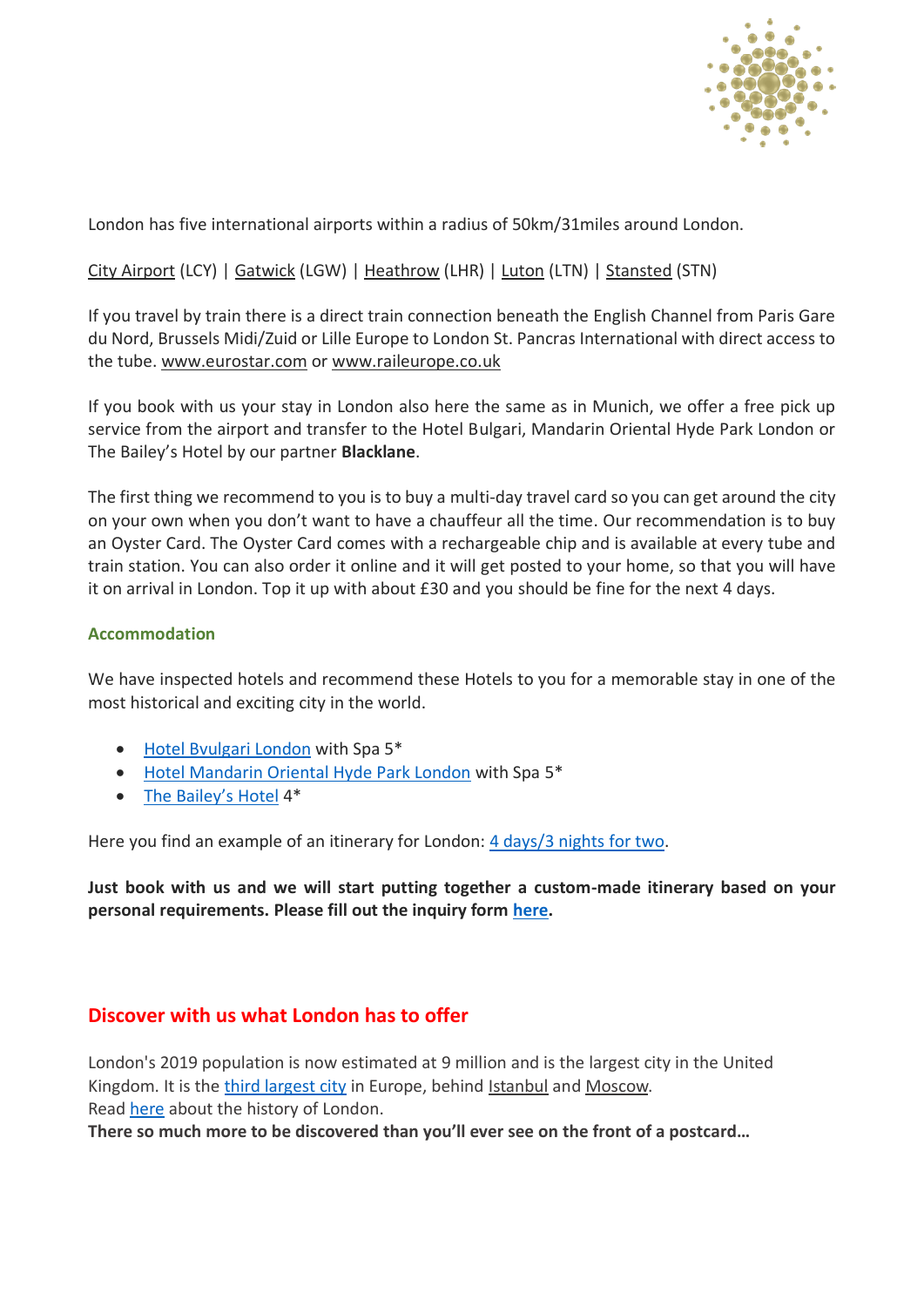

# **London for the shoppers**

London is a shopper's paradise. The problem is where to start, what shops to visit and where to find them. Here we have listed our favourite one's - big department stores and small specialist boutiques.

# **Knightsbridge**

#### **Harvey Nichols**

#### 109-125 Knightsbridge

In 1996, Harvey Nichols Group plc was listed on the London Stock Exchange, and launched the OXO Tower Restaurant, Bar and Brasserie on London's South Bank. In 1996, a national expansion began with the launch of Harvey Nichols Leeds, followed by **the first international store in Riyadh, Saudi Arabia, in 2000.** 

Today, Harvey Nichols has seven stores within the UK and Ireland, consisting of five large-format stores in London, Edinburgh, Birmingham, Leeds and Manchester, and two small-format stores in Bristol and Dublin. In addition, Beauty Bazaar, Harvey Nichols Liverpool is a unique beauty concept store, housed over three floors within Liverpool ONE*. There are also seven large-format stores overseas: two in Turkey (Istanbul and Ankara), one in Riyadh, one in Dubai, two in Hong Kong and one in Kuwait.*

## **Bond Street and Mayfair**

#### **Royal Arcade**

28, Old Bond St.

The Arcade was constructed in 1879 and connects Old Bond Street with Albemarle Street in the heart of London's most exclusive shopping district, Mayfair.

#### **Burlington Arcade**

51, Piccadilly in Mayfair

Burlington Arcade is a covered mall of small exclusive shops. What makes Burlington Arcade unique is that you will find the oldest and smallest police force in the world there.

#### **Louis Vuitton**

39-42 New Bond St, Mayfair

#### **Tiffany & Co.**

25 Old Bond St, Mayfair

#### **CHANEL**

159, New Bond St. Mayfair

**Selfridges and Boodles** Exceptional Jewels and [Patek Philippe Watches](https://www.boodles.com/patek-philippe/)

178, New Bond Street, Mayfair

[IWC Schaffhausen](https://stores.iwc.com/united-kingdom/london/138-new-bond-street) watch boutique London

138, New Bond Street, Mayfair

If you are in **Switzerland** in March don't miss **[Basel World 2019](https://www.baselworld.com/)** from the 21<sup>st</sup>–26<sup>th</sup>.

And next time you are in **Geneva** please take time out for a visit to the

[Patek Philippe Museum](https://www.patek.com/en/company/patek-philippe-museum) or when in **Schaffhausen** to see the *Rhine Falls* you can visit also the [IWC](https://www.iwc.com/ch/en/company/museum.html)  [Museum.](https://www.iwc.com/ch/en/company/museum.html)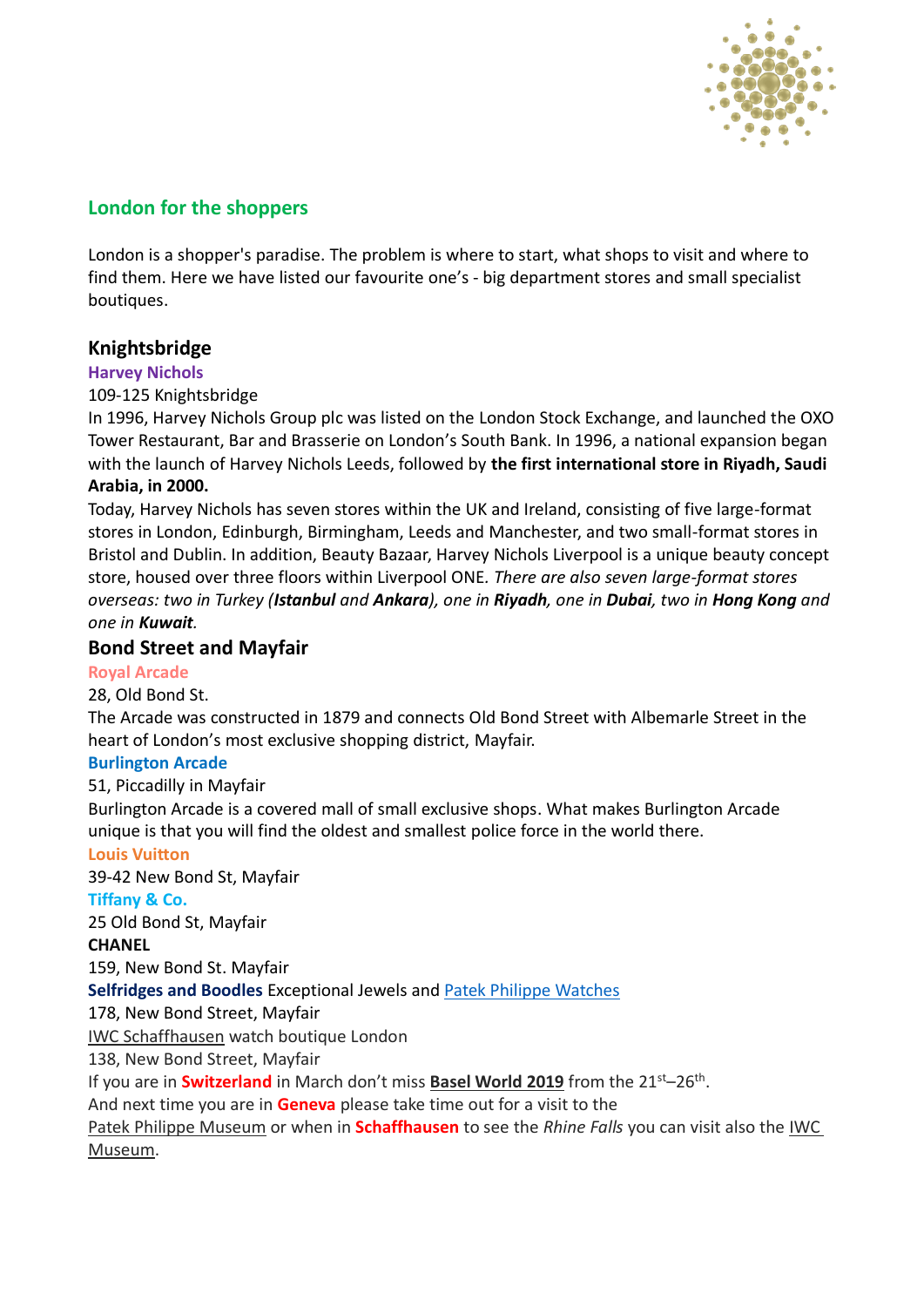

#### **Liberty London**

#### *"Liberty is the chosen resort of the artistic shopper." - Oscar Wilde*

Liberty's *collection of ornaments, fabric and objets d'art from around the world* proved irresistible to a society intoxicated at the time by Japan and the East and Liberty effected social change in interior design and dress, so much so that the Art Nouveau period in Italy is called 'Liberty Style'. Regent Street, **main entrance on Great Marlborough Street**

**Burlington Arcade**

51 Piccadilly

#### **Fortnum & Mason**

The Flagship store is on 181 Piccadilly and has been there for over 300 years. **Kids Hamleys Toy Store**

188-196 Regent St., Soho

# **Perfumes stores we recommend**

#### **Arabian Oud exclusively available in London**

In the bustling market of the old Alzal souk of Riyadh, a small fragrance boutique, stocking only the finest ingredients, opened its doors in 1982. This was the birthplace of Arabian Oud.

Sheikh Abdul-Aziz Al Jasser founded the store with one mission – to source and expertly blend the best oils and scents in the world. This uncompromising dedication to quality still guides the brand today.

Discover the **Arabian Oud** story [here](https://www.arabianoud.co.uk/our-story)

435-437, Oxford Street

**Harrod's Salon de Parfums 6th Floor** (entrance via Basil Street escalator only)

Visiting the store: The Harrods name is synonymous with luxury, excellence and service.

#### **Royal Warrant holders of the British Royal Family**

[Floris](https://www.florislondon.com/) London British Family Perfumers since 1730

[Penhaligon's](https://www.penhaligons.com/) Est. London 1870

#### **Men shops**

There are some old family owned specialized shops in London only for men. Many of them are also Royal Warrant Holders!

**Bristol Cars** *Bristol Cars* has been manufacturing and trading hand-built luxury cars for over 70 years. Bristol is proud to announce [Bullet,](https://bristolcars.co.uk/bullet/) a new limited edition model. 368-370 Kensington High Street

# **London for foodies**

#### London Borough Market

If you are a food lover, then this should be on your itinerary. The origins of Borough Market hark back to the 13<sup>th</sup> century.

Address: 8 Southwark Street, London, SE1 1TL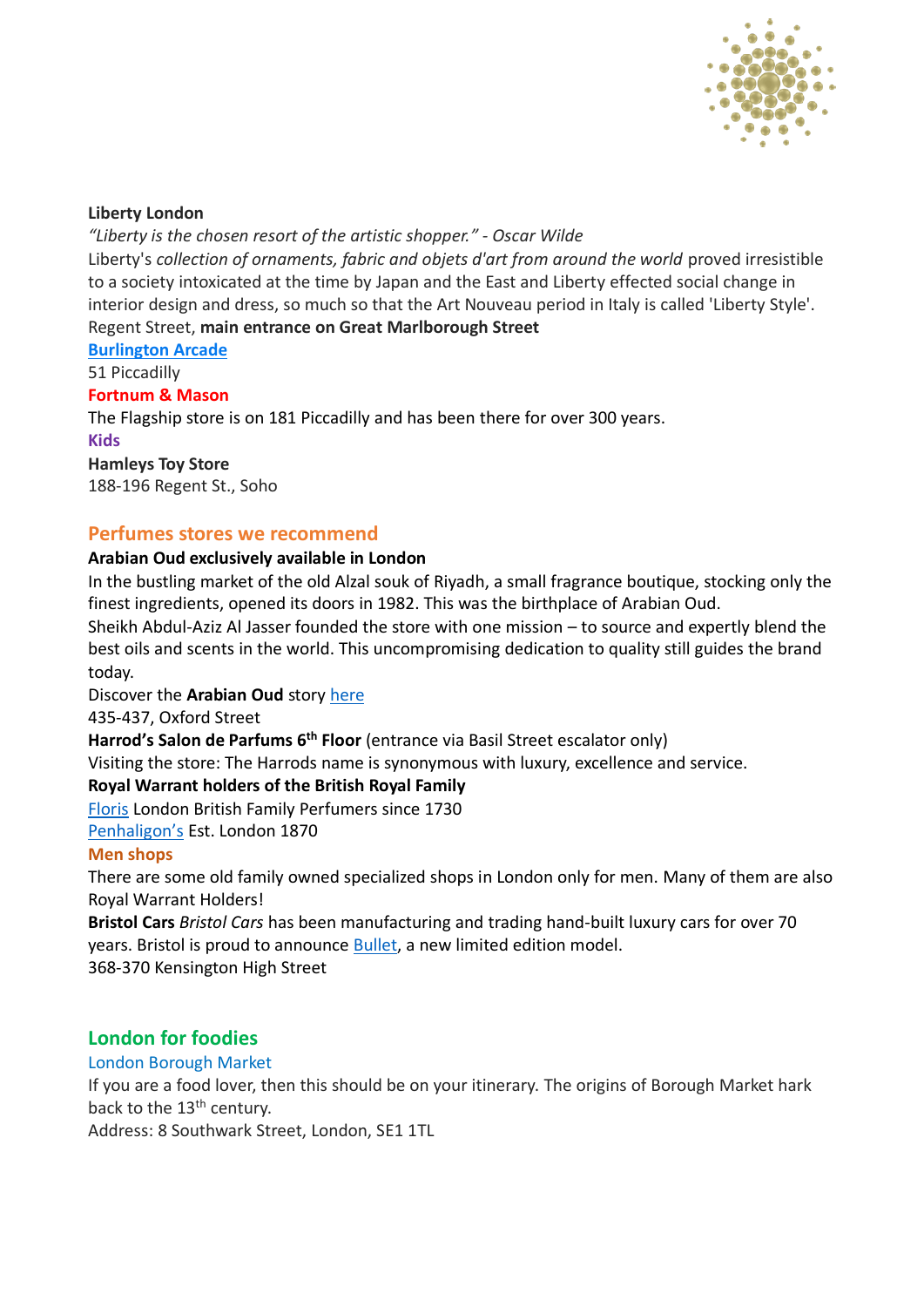

## **Dining**  [The Great Chase](https://www.pearlsofswitzerland.com/the-great-chase-british-halal-resta?utm_campaign=4c1cdeb6-bd57-43be-8cbe-fd8f73b4b1da&utm_source=so) British Halal Restaurant Kaspar's at The Savoy Seafood Restaurant

# **London Art & Culture**

[The ten best museums in London](https://www.forbes.com/sites/sarahturner/2017/03/25/the-ten-best-museums-in-london-and-theyre-free/#bb699ff75cf0) and they are free. Credit: Sarah Turner @forbes.com **[The Wallace Collection](https://www.wallacecollection.org/)**

A free national museum in an historic London town house with a collection of paintings, sculpture, furniture and arms and armour. In 25 galleries are unsurpassed displays of French 18th-century painting, furniture and porcelain with superb Old Master paintings and a world class armoury. You can eat Lunch at the Museum's **[Peyton and Byrne](https://www.wallacecollection.org/visit/food-and-drink/)** Restaurant.

Address: Hertford House, Manchester Square

## From 10am – 5pm

## **[The Romanovs and the Royal Family: 300 Years of Common History](https://www.rct.uk/collection/themes/exhibitions/russia-royalty-the-romanovs/the-queens-gallery-buckingham-palace)**

Exhibition: The Queen's Gallery - Buckingham Palace Address: Buckingham Palace, Buckingham Palace Rd, London SW1A 1AA Runs until the 26<sup>th</sup> of April 2019.

## **Don't miss the future exhibition:**

Leonardo da Vinci: A Life in Drawing 24 May - 13 October 2019

A nationwide exhibition of drawings to celebrate the 500th anniversary of Leonardo's birth.

## **Victoria and Albert Museum**

[Christian Dior: Designer of Dreams](https://www.vam.ac.uk/exhibitions/dior-designer-of-dreams) Explore the history and impact of one of the 20th century's most influential couturiers. On now until 14th July 2019, £20 - £24 [Fashion in Focus Tours.](https://www.vam.ac.uk/event/0YdER0DB/fashion-in-focus-tours) On now until 28<sup>th</sup> Feb. 2019 free event, daily from 3pm - 4pm

# **London for the family or young travellers**

# **[The London Aquarium](https://www.visitsealife.com/london/)**

Seeing the fish and amphibians at the **[SEA LIFE London Aquarium](https://www.visitsealife.com/london/#_blank)** is a very calming way to spend the day. Watch the penguins potter about or see the sharks gliding past in the huge tanks - if you time it right you can also catch the daily feeds.

# **[The London Eye](https://www.londoneye.com/)**

Built as part of the year 2000 millennium celebrations, it is now one the most popular attractions of all. Ride a giant big wheel 135 metres high taking 30 minutes to travel one revolution. The attraction was originally sponsored by British Airways. Nowadays the sponsor is Coca-Cola. You ride in a luxurious capsule in comfort; each capsule is fully air-conditioned to keep its visitors completely comfortable no matter what the temperature outside.

If dinosaurs, mammals and giant skeletons are popular with your children, you'll have to check out the **[Natural History Museum](http://www.nhm.ac.uk/)** in London. An exciting museum for both children and adults. Situated in Covent Garden, **[London Transport Museum](https://www.ltmuseum.co.uk/)** is the world's leading museum of urban transport and an award-winning family day out – kids go free!

# **Growing Underground**

An urban farm housed within a previously abandoned World War II bomb shelter. They offer growing underground urban farm tours.